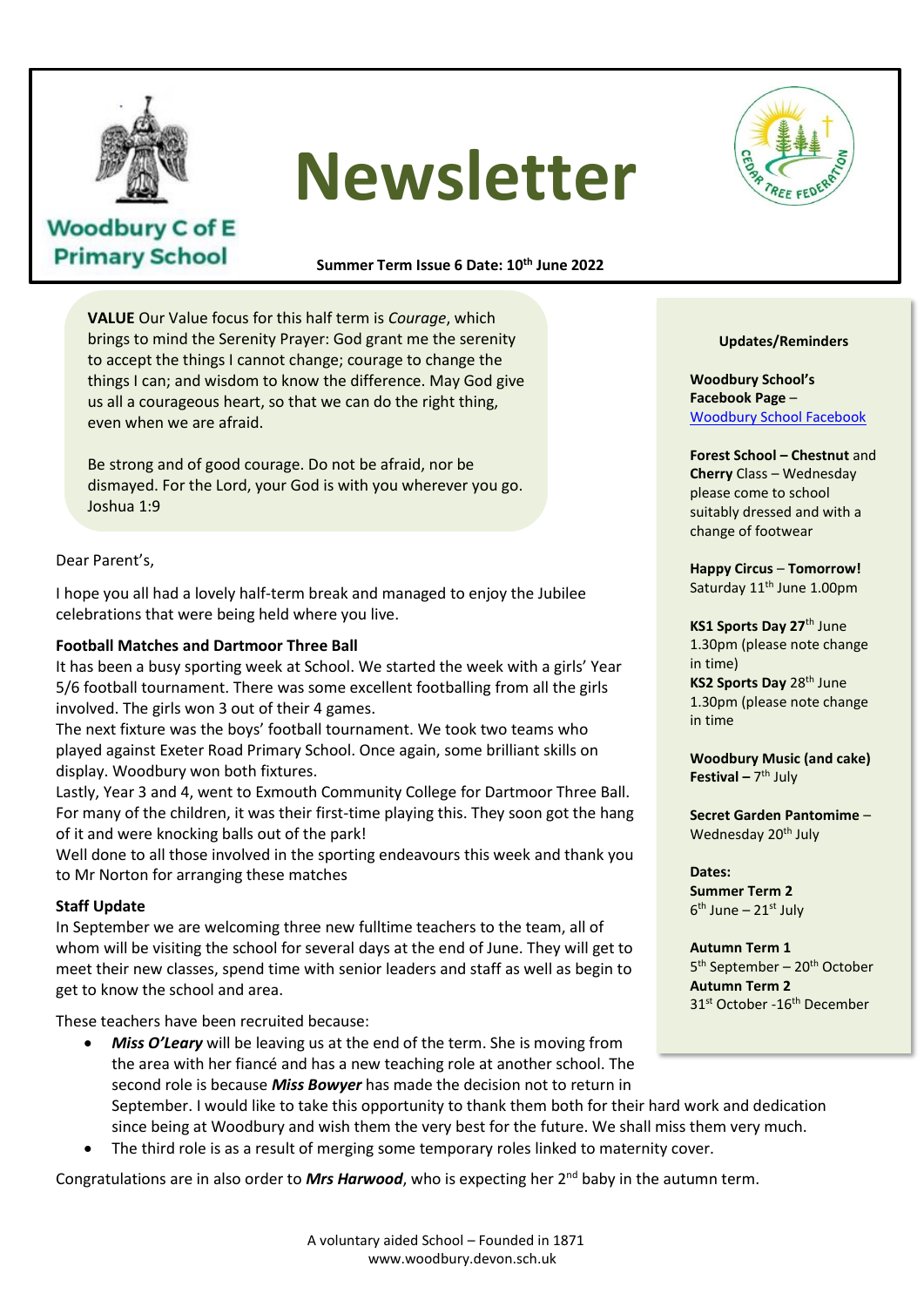*Mrs Temple-Murray* will be returning from her maternity leave in September.

Both Mrs Simpson and Mrs Vernon will have a change in their titles, with Mrs Simpson being Assistant Head Teacher for EYFS and KS1 and Mrs Vernon being Acting Assistant Head Teacher for KS2

Towards the end of this month, I will update you on who will be teaching which year group and when the children will be spending time with their new teacher.

The federation has also recruited a new SENDCo and an Inclusion Lead, both of whom will work across Woodbury and Pinhoe. *Mrs Fuller*, who is our temporary SENDCo, will be taking on a more permanent role as our SENDCO and *Mrs Peacock*, who has extensive experience within Inclusion is moving to the area to take up the Inclusion Lead role.

## **Happy Circus – 11th June**

The weather looks great for the circus this weekend.

Gates open at 1.00pm. Please see [Happy Circus Booking](https://www.pta-events.co.uk/woodburyprimaryschool/#.YoZMFHXMKUl) for tickets. Please support the PTFA by booking your tickets by **midnight** tonight.

Please arrive in good time to park as we expect the area to be very busy. With this in mind, please see the next item on parking.

#### **Parking**

We have been notified by a number of residents that some parents/carers are not being as considerate as they could be with their parking when dropping off or collecting their children, especially along Town Lane and in Orchard Close. This was considerably worse on the last day of term when we had the Community Picnic Celebrations.

Please can you ensure that you are not blocking anyone's drive and that if parking in Town Lane, there is enough space for lorries and emergency services to pass. Please make use of the village hall carpark in Flower Street, as this is just a few minutes' walk to the school.

#### **Help us to win some books for our library**

Our school needs you! Help us win £1,000 of National Book Tokens and a membership to the School Library Association to help rebuild the library and encourage reading for pleasure - plus you could win £100 for yourself! Enter here: <http://www.nationalbooktokens.com/schools>

#### **Class Curriculum Newsletters**

These have been emailed to you today and give you an overview of what your child will be learning this half term. Also emailed to you is an overview of the Changing Me PSHE Unit that your child will be taught this half term. If you have any questions about these, please see your child's teacher. PSHE lessons will start from Monday.

#### **Clubs**

There are still spaces on the following clubs: Dartmoor3ball - Monday Yrs5/6 Drama – Monday Yrs3/4 Football – Tuesday Yr2 Outdoor Summer Fun – Thursday Yr1 (No club on 30<sup>th</sup> June) Gardening -Friday Yr5/6 These can only go ahead if we have enough children to attend. Please sign your child/children up on [www.schoolgateway.com](http://www.schoolgateway.com/)

If you have already signed your child/children up for the clubs, we will only contact you if the **club is full** and cannot attend.

These all start next week and finish at **4.15pm.**